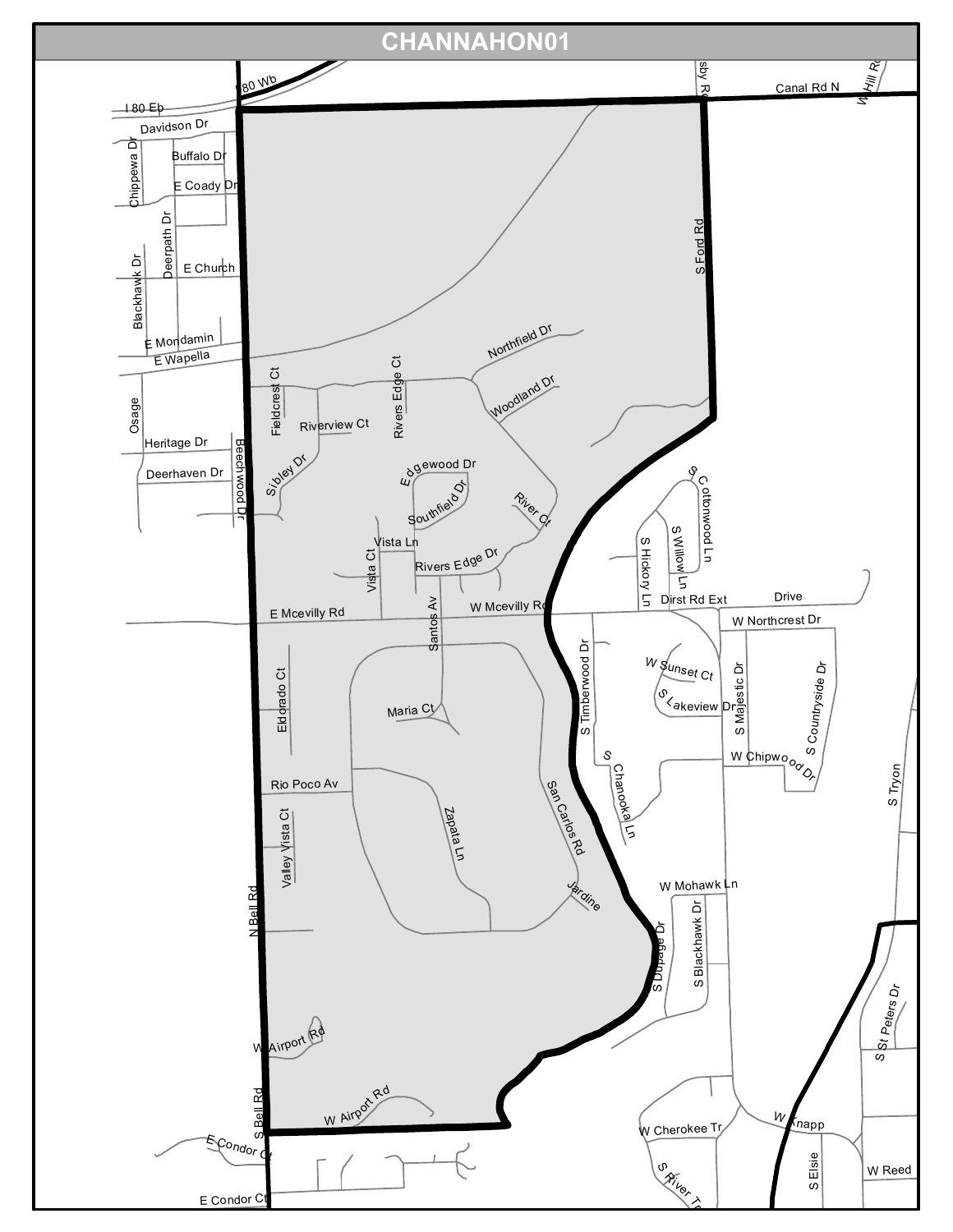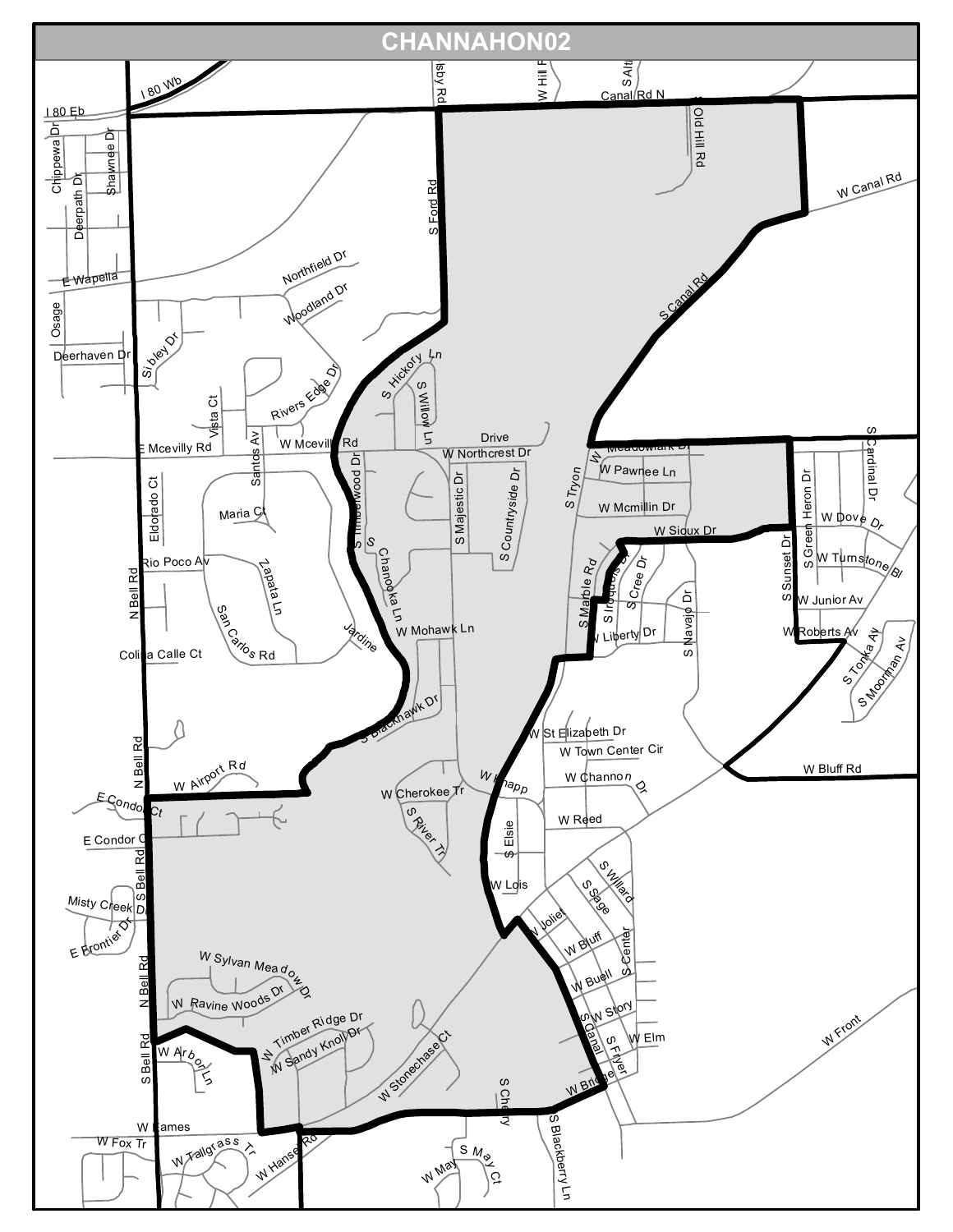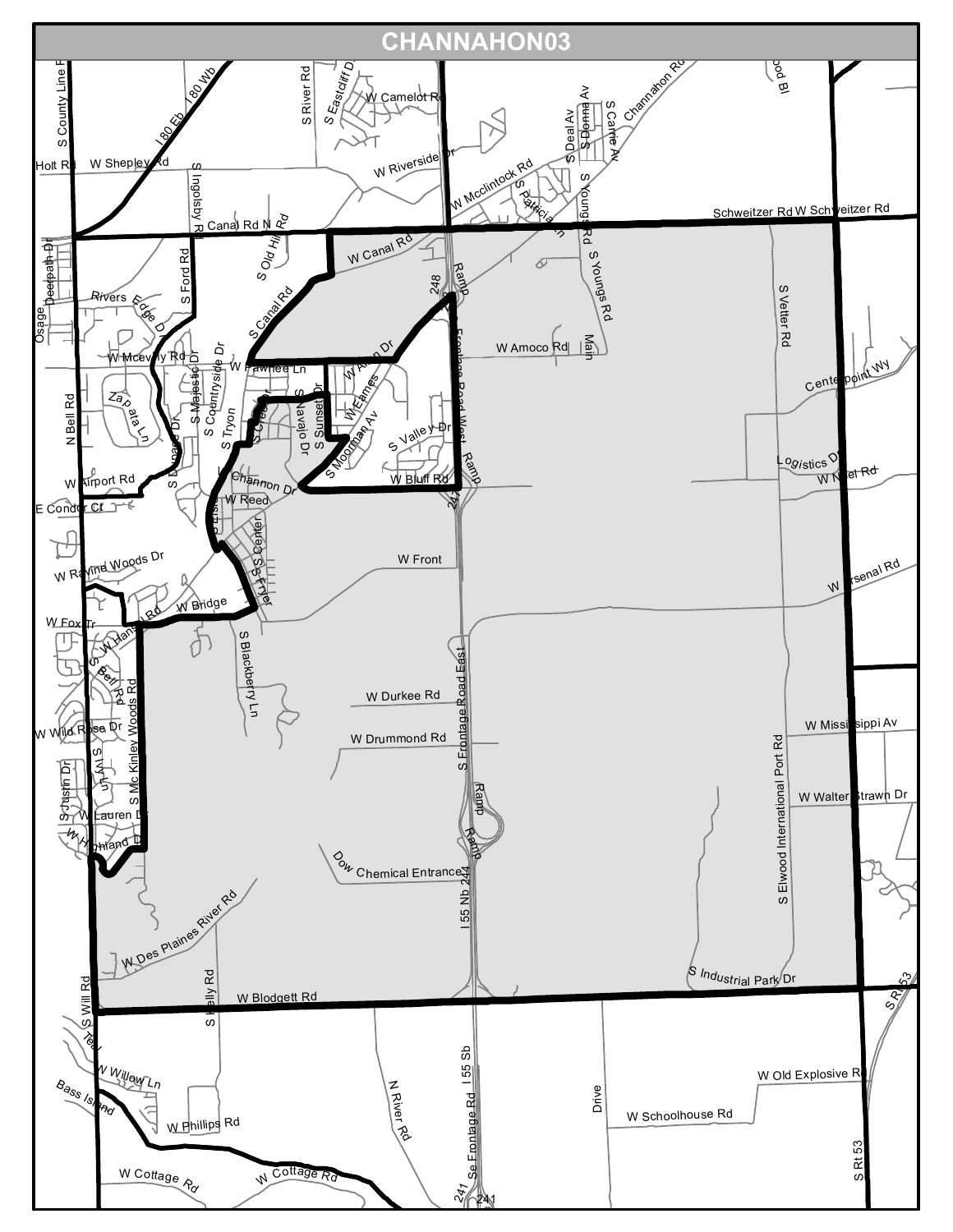![](_page_3_Figure_0.jpeg)